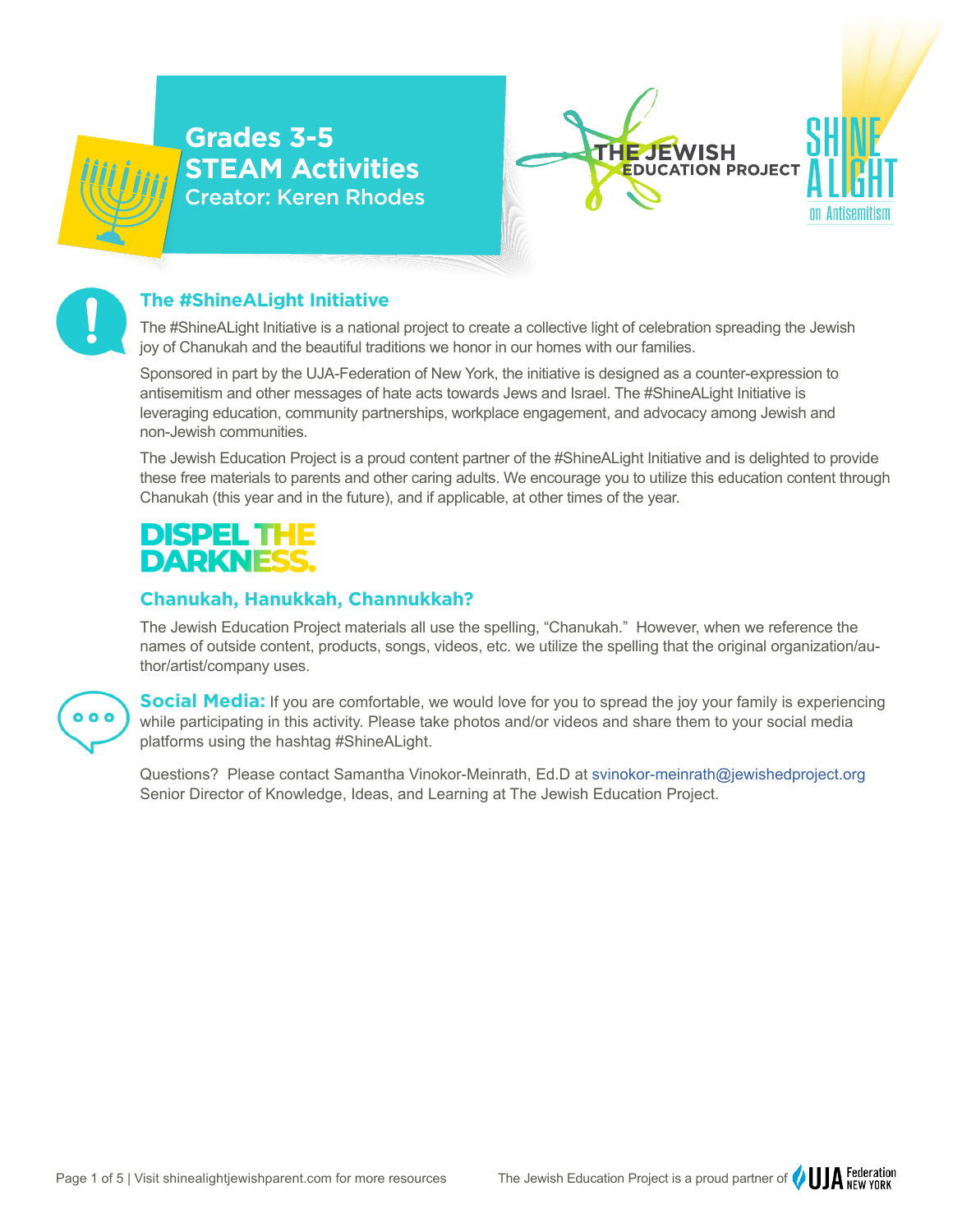

## **Paper Circuit Chanukiah Greeting Card**

*Creator: Keren Rhodes*

## **Parent/Adult Background Information/Knowledge:**

During this activity, you will explore how circuits work while creating an LED menorah on paper. Even better, this paper circuit Chanukiah can be turned into a greeting card and given to a loved one or a friend.

There are step-by-step images provided at the end of the Activity Instructions.

There are few items on the Supply List (above the Activity Instructions) that you may want to prepare or purchase.



**Approximate Prep Time:** 10 minutes

**Approximate Activity Time:** 30+ minutes

## **Supplies\***

- � *[Printable Chanukiah template](https://docs.google.com/presentation/d/1pZPBSwMS9yyGYYgSJQ3JrMsmOFMRNcpVaH2GhWqMK2U/edit#slide=id.p) (best on cardstock)*
- � *One 3v coin cell battery*
- � *Half-inch copper tape (make sure to use a tape that has conductive adhesive)*
- � *3mm or 5mm LED diodes*
- � *Scotch tape*
- � *Scissors*

*\*all supplies can be found at the [Amazon wish list here](https://www.amazon.com/hz/wishlist/ls/JEG4CP3OZAAH?ref_=wl_share)*



## **Activity Instructions**

- 1. Print out a [Chanukiah template](https://docs.google.com/presentation/d/1pZPBSwMS9yyGYYgSJQ3JrMsmOFMRNcpVaH2GhWqMK2U/edit#slide=id.p). The first two pages should be printed double sided with long-edge binding options set for your printer.
- 2. Poke a small hole through each flame on the Chanukiah using the tip of your scissors.
- 3. Flip the paper over and add copper tape on all the lines.
- 4. Now add your LED's. The positive leg is the one with the longer pin. It should be attached to the line that is marked  $(+)$ . And the shorter leg should be touching the line of copper tape marked  $(-)$ . Use scotch tape to keep the legs of the LEDs touching the copper tape.
- 5. Now place the battery with the positive side down on the end of the (+) copper line. Use tape on two edges to keep the battery in place. Don't tape over the middle part of the battery.
- 6. On the second sheet of paper, cut out the two small grey circles. Place the circles over the battery, and the end of the (--) line of copper tape. Use a glue stick or tape to attach the two sheets of paper together. Don't let the glue come in contact with any of the copper tape.
- 7. Fold your card in half with the Chanukiah on the outside front cover. Press down where it says "press here" and watch your Chanukiah light up. Color in your card, add a message to the middle, and give somebody a bit of Chanukah light!
- 8. Don't forget to take photos and/or videos and share them to your social media platforms using the hashtag #ShineALight.

 *See photos on next page*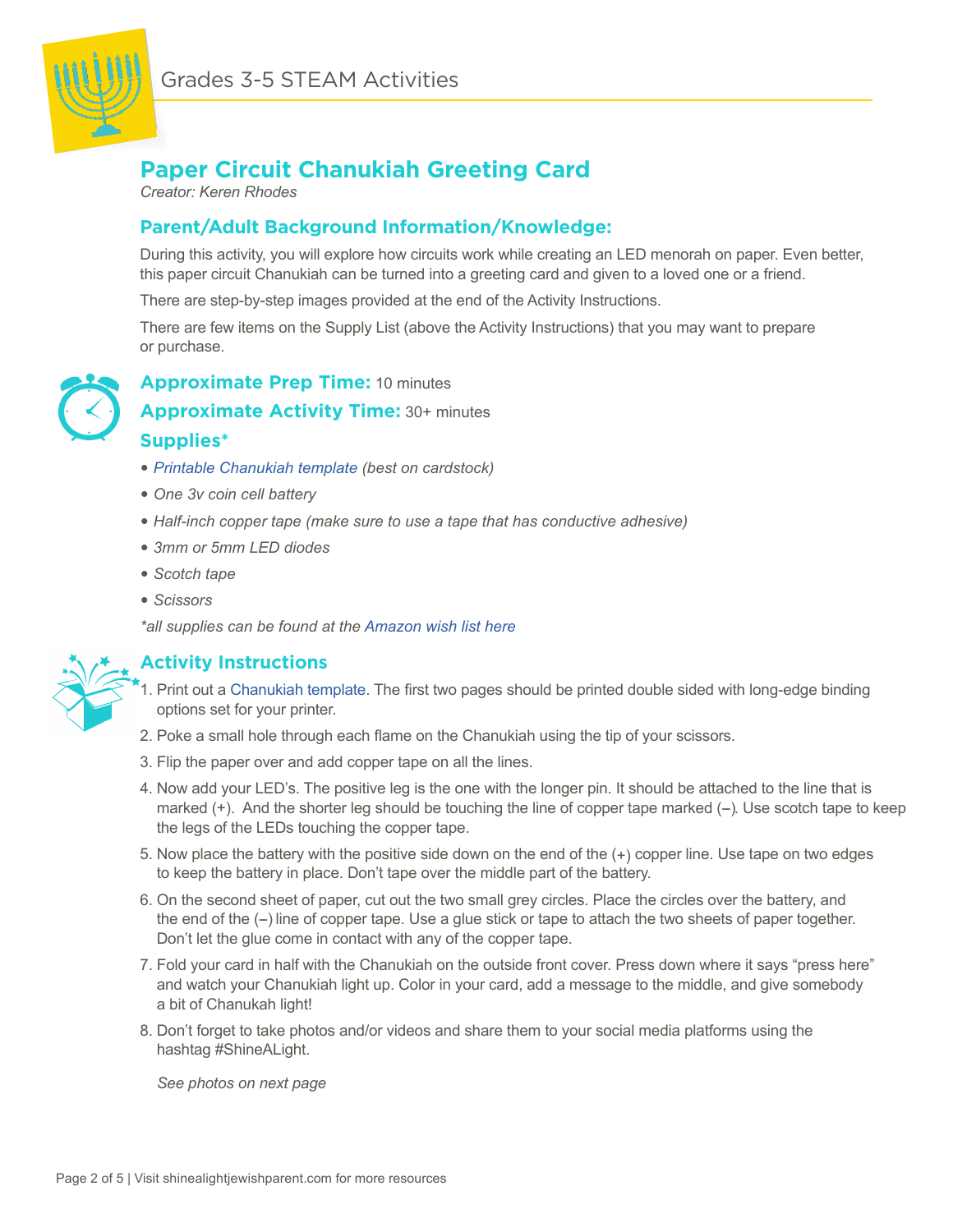

## Paper Circuit Chanukiah Greeting Card, continued









Step 5



Page 3 of 5 | Visit shinealightjewishparent.com for more resources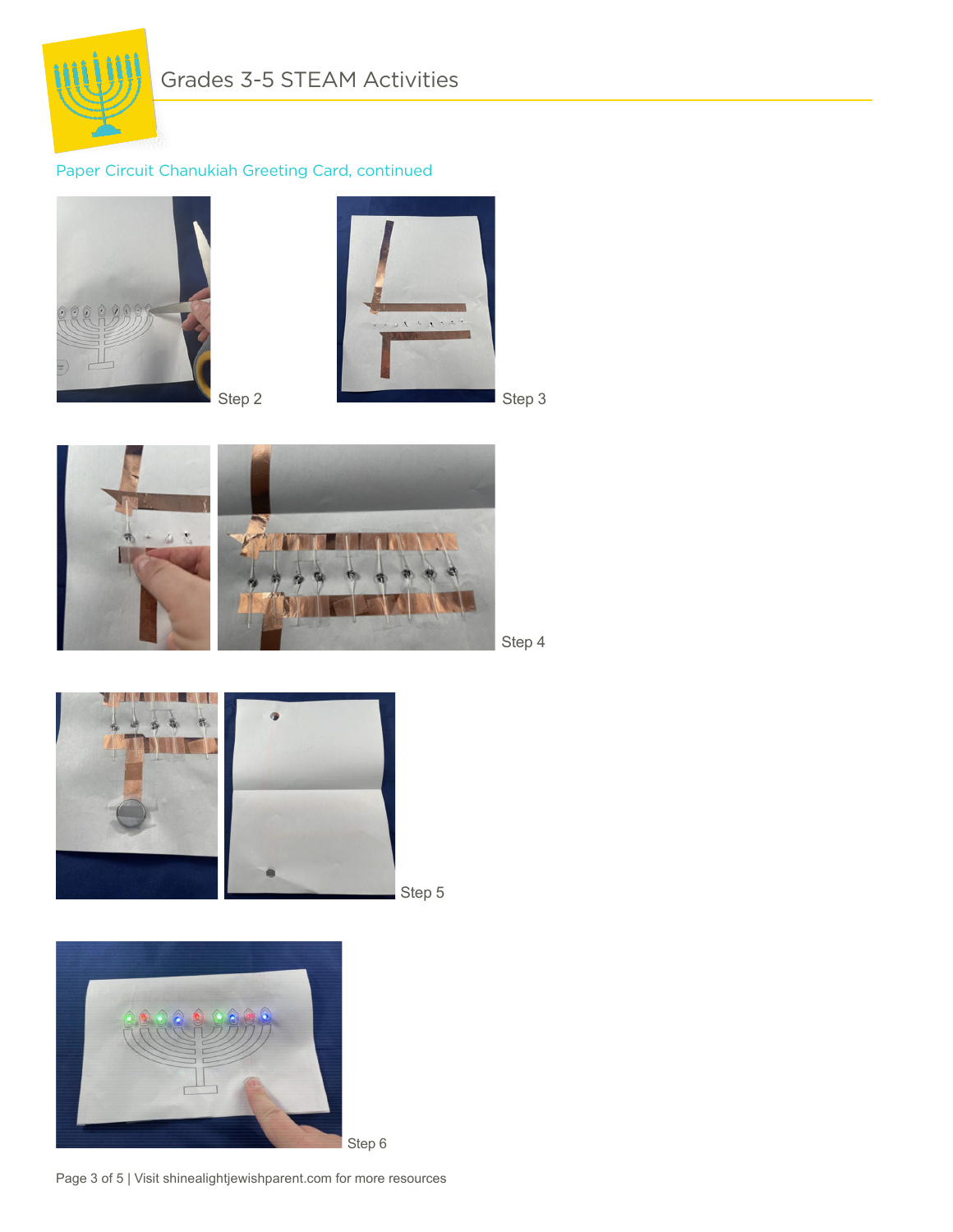

# **Koach Hadibur (Power of Speech)/Oxygen**

*Creator: Keren Rhodes*

## **Parent/Adult Background Information/Knowledge:**

The Jewish value of *Koach Hadibur* means the "power of words." It refers to the power we all have to speak up against injustice and improve the world we live in. In this experiment, children will learn about how adding oxygen to a fire helps it to burn. The fire represents fighting back against hate. The candle shines through hate and brings light to the world. But that requires all of us to lend our voices (add oxygen). Without our voices (oxygen) speaking up against hate, the light will snuff out.

There are few items on the Supply List (above the Activity Instructions) that you may want to prepare or purchase.

## **Approximate Prep Time:** 10 minutes

**Approximate Activity Time:** 30+ minutes

## **Supplies\***

- � *Two Chanukah candles*
- � *Match or lighter*
- � *Metal baking sheet covered in foil*
- � *Glass or mason jar large enough to fit over one of the candles*
- � *Hydrogen peroxide*
- � *Baker's yeast*
- � *Empty large plastic bottle (like a soda bottle)*
- � *Balloon*

## **Activity Instructions**

- 1. Set a candle on the baking sheet. Melt the bottom of the candle so that it sticks firmly to the surface.
- 2. Light the candle and watch the flame shine. Talk with your child about how Jews lighting the Chanukiah is a sign of standing up against hate, both in the original story of Chanukah (when the Maccabees lit a menorah after defeating their enemies), and in the modern day.
	- � For more information on the Chanukah story, visit [ShineALightJewishParent.com](https://shinealightjewishparent.com/chanukah-background-information-and-blessings/)
- 3. Take the glass and place it over the candle and watch to see what happens. The flame will go out as the oxygen is used up. Discuss what your child observed as you did this.
- 4. Now it's time to make oxygen to see what happens when you add additional oxygen to a fire.
- 5. Add about 2 cups of hydrogen peroxide to the bottle. Add a teaspoon of yeast.
- 6. Quickly stretch the end of the balloon over the top of the bottle so that no air can escape.
- 7. Gently shake the bottle back and forth to mix the yeast and the peroxide. The bubbles you see are oxygen created by the decomposition of the hydrogen peroxide. The yeast acts as a catalyst for this reaction.
- 8. Wait while the oxygen begins to inflate the balloon. When the balloon is partially inflated, carefully remove it and pinch the end of it shut to prevent any of the oxygen you have collected from escaping.
- 9. Now light your candle again and then cover it with the jar. Slip the end of the balloon under the mouth of the jar and allow some of the oxygen to escape into the jar.